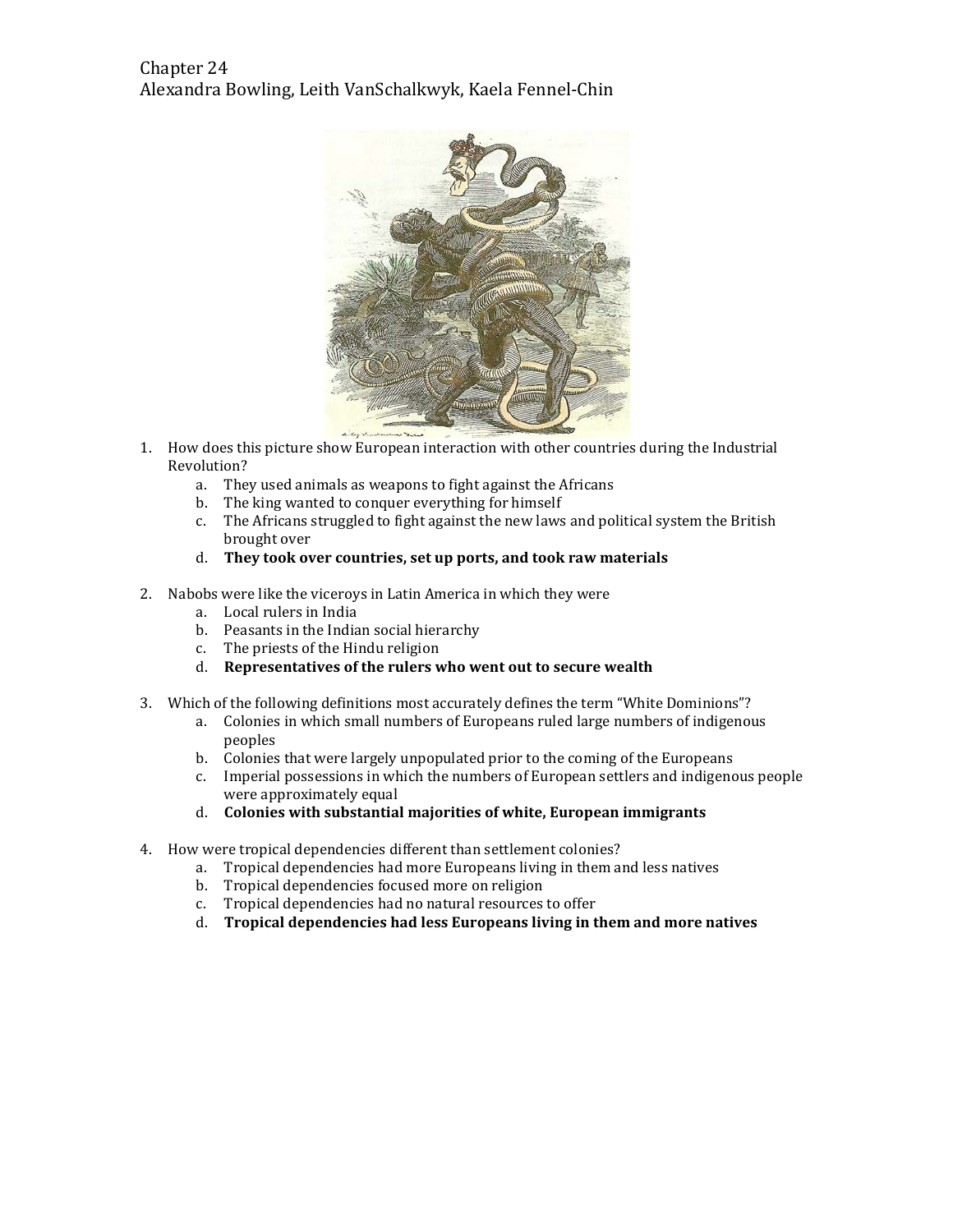# Chapter 24 Alexandra Bowling, Leith VanSchalkwyk, Kaela Fennel-Chin



- 5. What do the grey areas show?
	- a. Areas colonized by the French in era 5
	- b. Areas where Jesuits spread their religion in era 5
	- c. Areas that had a democratic system
	- d. Areas colonized by the British in era 5
- 6. What was the Europeans' main advantage over the places they conquered?
	- a. They knew how to use biological warfare
	- b. They were controlled by a stable government
	- c. They were missionaries and were able to convert natives
	- d. They had good weapons and used steam power
- 7. What was the main importance of sepoys?
	- a. They regulated trade to South America
	- b. They navigated previously uncharted waters
	- c. They conquered foreign land for Britain
	- d. They helped the British control India
- 8. What was the main goal or function of the British Raj?
	- a. To turn India in to somewhere suitable for the British to live
	- b. To convert the Indian people to Christianity
	- c. To wipe out Hinduism
	- d. To control India's ports and its resources
- 9. In era 5, how did Britain gain a firm footing in India?
	- a. By conquering the Spanish and Portuguese
	- b. By going to war with the tsar
	- c. By making a deal with the Jesuits
	- d. By defeating the French and their Indian allies
- 10. By era 5, how did India and Africa differ?
	- a. A more extensive railroad network was developed in Africa
	- b. Africa was completely independent from the British
	- c. India produced cotton, whereas Africa grew spices
	- d. Africa was divided among several European empires, whereas India was completely occupied by the British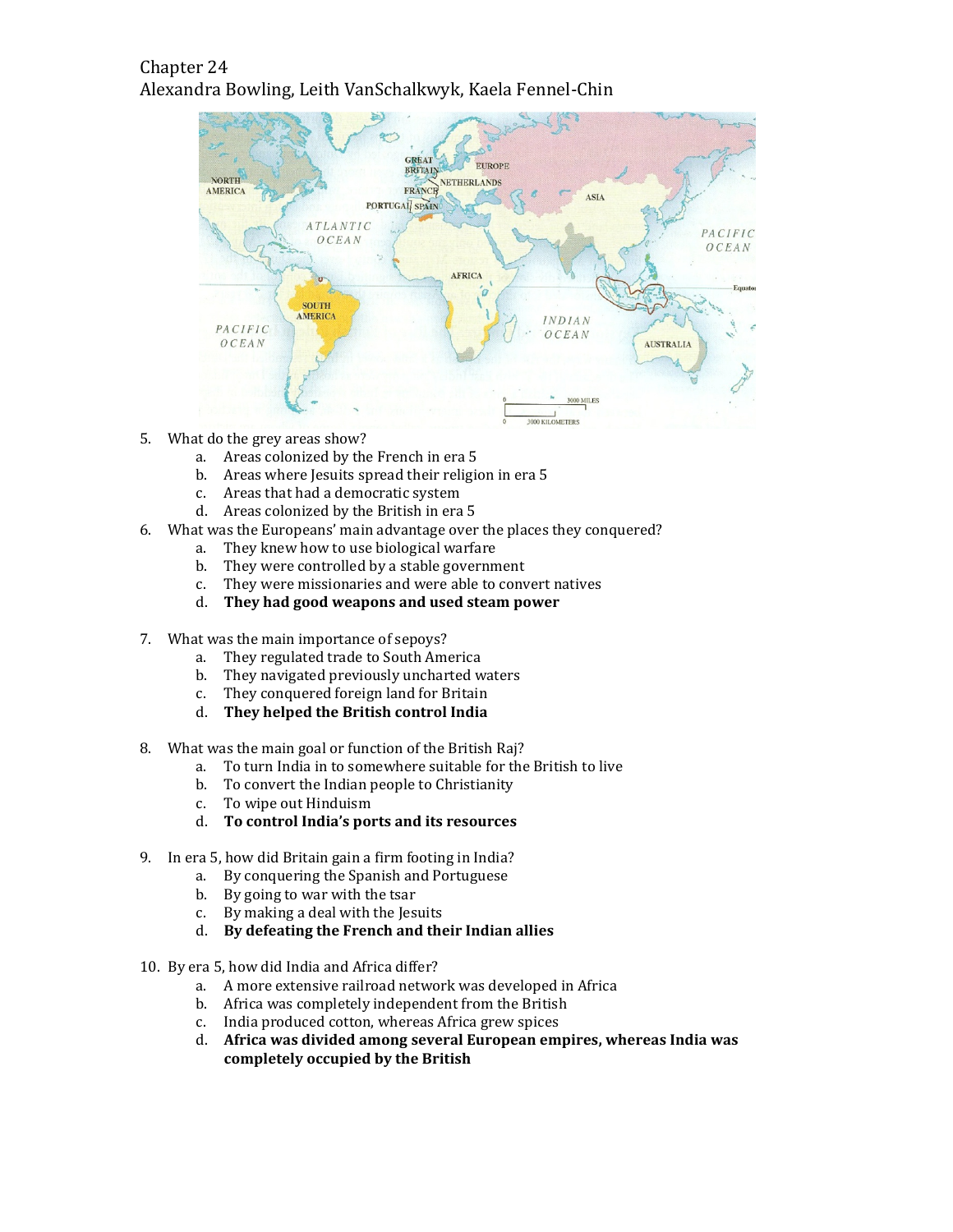## Chapter 25 questions

#### Renata, Samantha

- 1. Why was the United States able to conquer South America easier in Era 5 than before?
	- a. Britain's absence led to an opening of conquering.
	- b. The United States citizens became the highest in the class system.
	- c. The US regulated rules and government.
	- d. Britain helped the US conquer South America.
- 2. How did the South American Revolutions differ from the French socially or economically?
	- a. French had only rich vs. poor; no middle class
	- b. South America had only rich vs. poor; no middle class.
	- c. There were large slave rebellions in France.
	- d. South America got unfiltered ideas of Revolution directly from America.
- 3. How are Western Europe and the United States similar in Era 5?
	- a. Both trying to exploit other places.
	- b. Both stopped trading.
	- c. Both increased role of slavery
	- d. Both adopted a dictatorship.
- 4. Why did Gran Colombia fall apart?
	- a. Caudillos wanted power and did not want to give that up.
	- b. Ethnic differences strained relationships.
	- c. People rebelled against the government.
	- d. Catholic conservatives disagreed with protestant liberals.
- 5. Why did the colonies want to become independent countries in South America?
	- a. They were made dependent because of the opium trade so they rebelled
	- b. They believed that they were over taxed and so they rebelled
	- c. Slaves hated their white masters and foreigners so they rebelled
	- d. Spain was involved in the Napoleonic wars giving the colonies a chance to rebel
- 6. What was the main Difference between Brazilian Independence and that of the other South American countries?
	- a. They had protracted wars with their colonizers killing many in the process
	- b. A member of the European Nobility led the independence movement
	- c. They did not get their independence until recently
	- d. The Royal family moved to Brazil and Brazil became the new seat of Portuguese power
- 7. Why was the US so interested in Panama?
	- a. Their sugar export was becoming increasingly more valuable
	- b. Spain had it in before the war so during the war America just took it
	- c. the panama canal would unite the form a gate to the Pacific
	- d. they were a colony of the united states
- 8. Why did Simon Bolivar revolt against Spain?
	- a. Spain was selling opium to the south Americans
	- b. He wanted to create an empire similar to Napoleon
	- c. As a creole officer, he wanted to gain independence when Spain was weak.
	- d. He wanted to get revenge.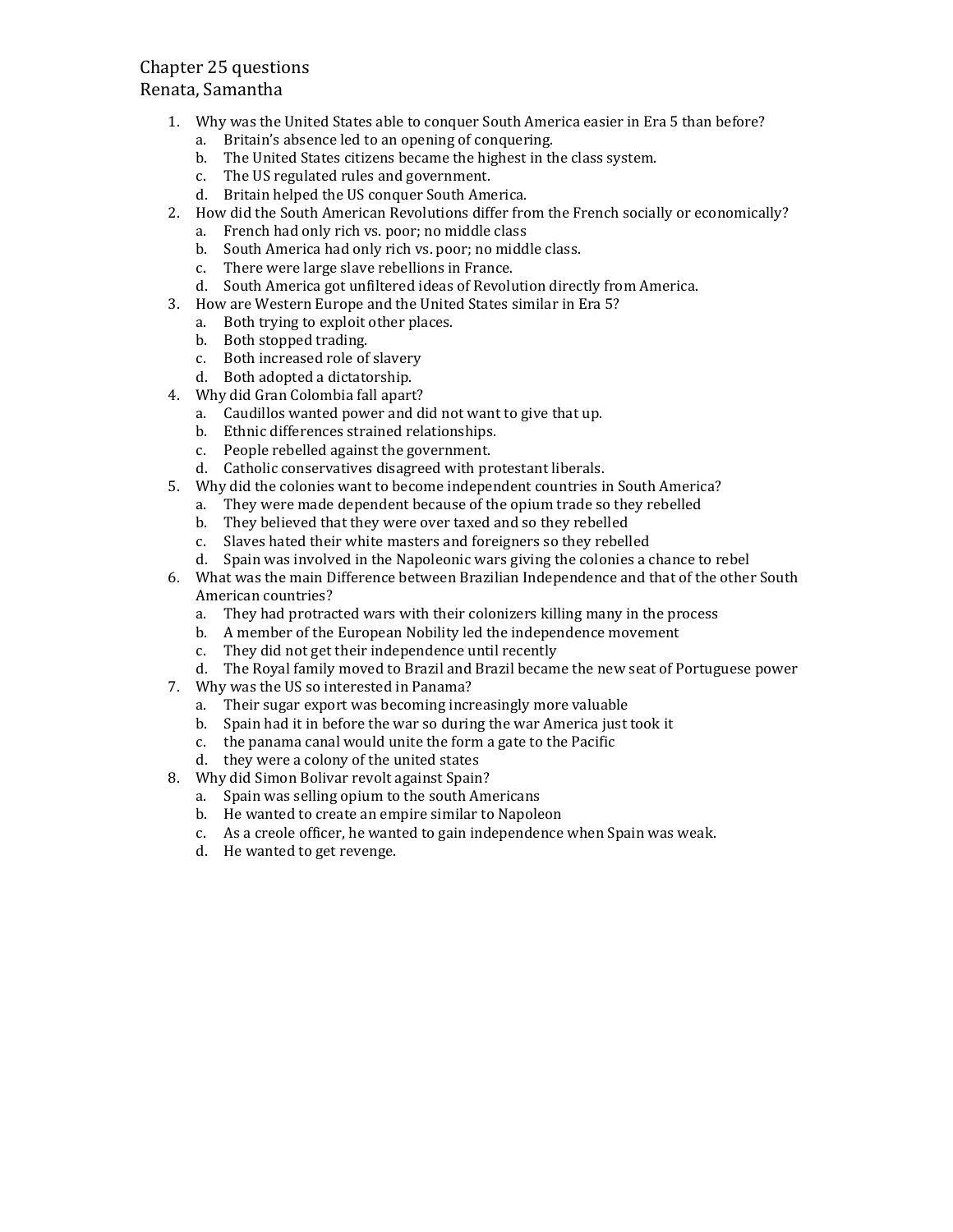## Chapter 25 questions Renata, Samantha



- 9. What is the significance of this map?
	- a. This map shows all the travels of the migrations during the Mexican-American war.
	- b. United States lost a lot of their territory to Mexico.
	- c. Spain took over half of Mexico's land during Era 5.
	- d. Mexico's boundaries today are due to the Mexican-American War; Mexico gave up a lot of their land to America.



- 10. What is Benito Juarez holding and why is it important?
	- a. The Mexican Constitution; it became a symbol for Mexican independence and guaranteed basic civil rights.
	- b. The Mexican Constitution; it ended the slave rebellion.
	- c. The Mexican Constitution; the deed that granted land to the United States.
	- d. The Mexican Constitution; the deed that ended the Mexican-American war.
- 1. A
- 2. B
- 3. A
- 4. A
- 5. D
- 6. B
- 7. C
- 8. C
- 9. D
- 10. A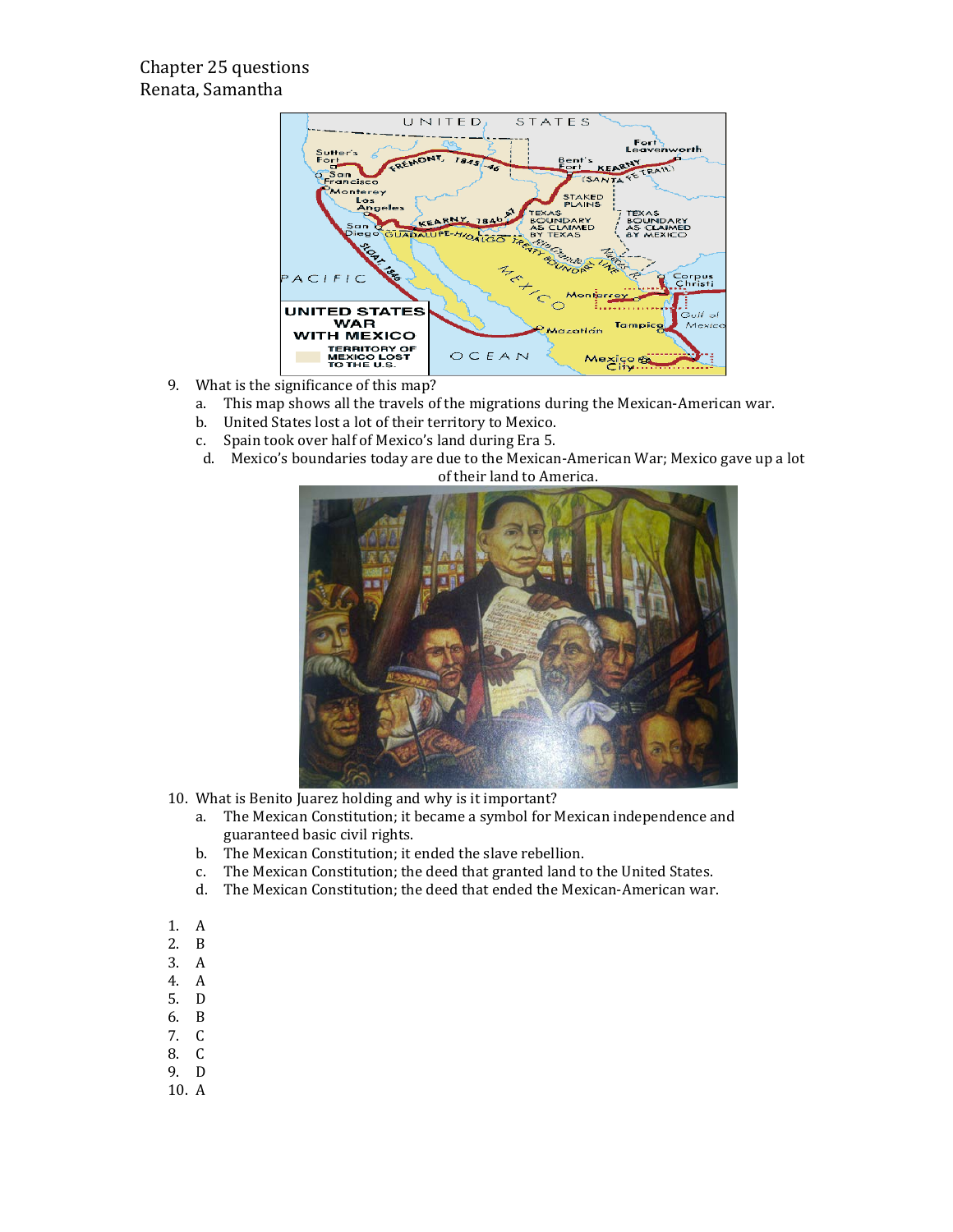#### Chapter 26 Multiple Choice Kristen Lemes, Emily Kopas, Daniel Navon

- 1. The Suez Canal made Egypt one of the most strategic places on earth at that time because
	- a. It was a commercial and military link between Europe and India and increased Indian ocean trade
	- b. It produced fertile soil
	- c. It linked the Americas with Europe
	- d. It increased Atlantic trade
- 2. What were the internal issues of the Ottoman Empire?
	- a. Extravagance of the emperors
	- b. Janissaries trying to take over
	- c. Rebellions from the people of that empire
	- d. All of the above
- 3. Reforms in Ottoman Empire, Egypt, and Qing China all
	- a. Emphasized selective westernization and were caused by outside intrusions
	- b. Were Led by Muslims who believed the Caliphate should be reestablished
	- c. Were Promoted by the scholar-gentry class who believed Confucianism should expand
	- d. Were Successful in bringing new technology to the empire
- 4. What was the Taiping Rebellion and why did it occur?
	- a. The Taiping Rebellion was a rebellion against the westernization of China caused by the loss of the Opium war
	- b. The Taiping Rebellion was a rebellion for the westernization of China caused by religious conflict
	- c. The Taiping Rebellion was a rebellion for the westernization of China caused by the loss of the Opium was
	- d. The Taiping rebellion was a rebellion against the use of opium caused by the addiction to opium in China.
- 5. What was the most important concept in Era 5 that lead to the increased significance of Egypt?
	- a. The Kremlin war because it caused Egypt to progress in technology
	- b. The Suez Canal because it made Egypt an essential area for trade with India
	- c. The reestablishment of the scholar-gentry class
	- d. The religious split between Muslims



- 6. The picture above shows
	- a. How the French won many battles against Egypt and how aspects of Romanticism started to appear in art
	- b. How the British had a war with the French over Egypt
	- c. How paintings during Era 5 lacked emotion
	- d. How the pyramids interfered with the amount of space the French could use to destroy the Egyptians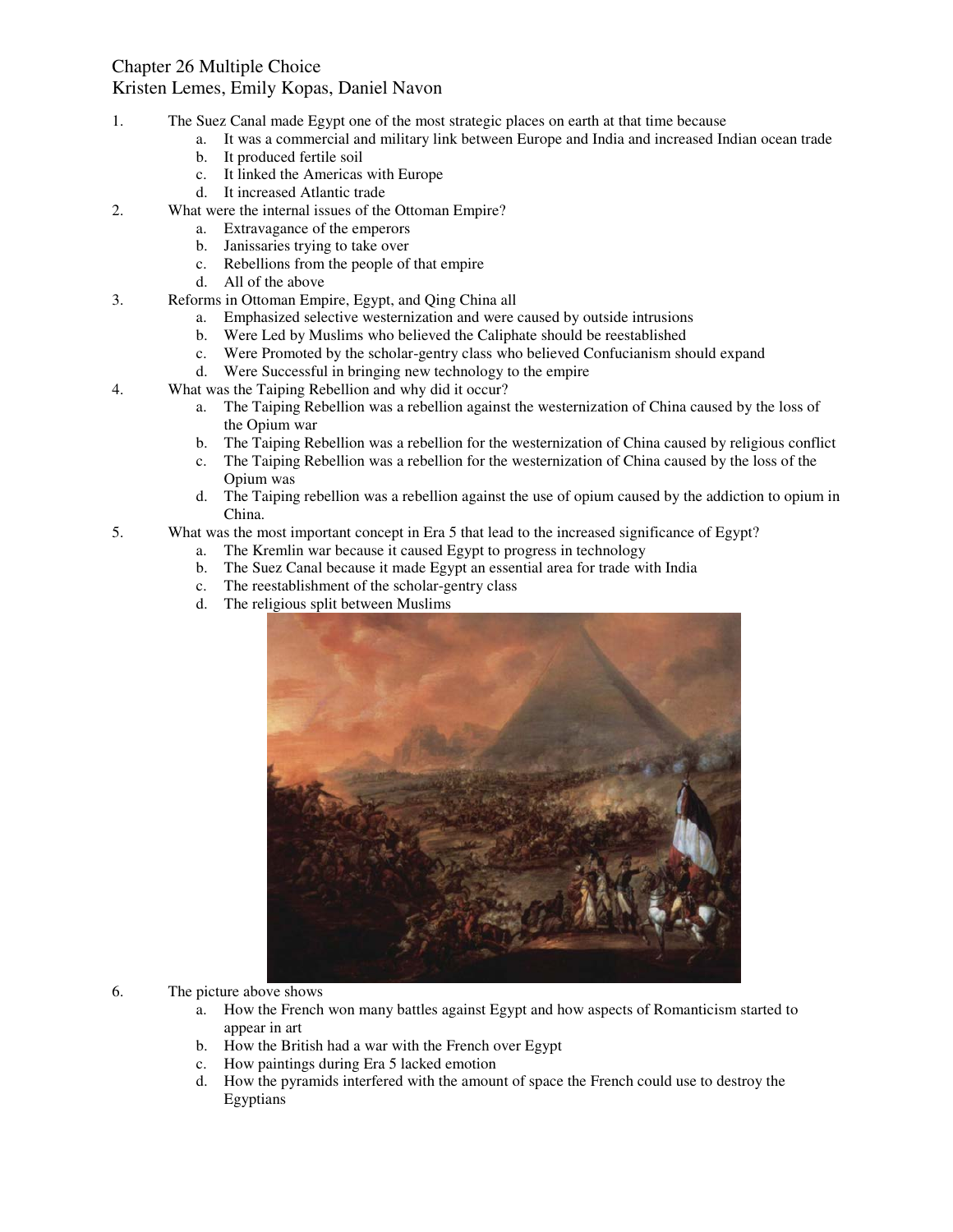- 7. Why did the Taiping Rebellion prove to be a threat to the Qing dynasty?
	- a. It demanded westernization and an end to scholar-gentry privileges
	- b. It made China open its gates to European trade
	- c. It promoted slavery and foot binding
	- d. It disrupted the building process of the Suez Canal which connected China with rest of the world



- 8. From the social pyramid above how did the Manchu conquering of China affect the social, political, and cultural systems of the region?
	- a. The social systems of China experienced major reforms and the reestablishment of the scholargentry class
	- b. Confucian ideals were abolished and replaced with western ideas
	- c. The systems of China stayed similar to the previous dynasty and kept Confucian ideals and the scholar-gentry classes
	- d. The Manchu forced the people of China to follow the Manchu ideals and traditions.
- 9. Why did the Ottoman Empire survive for longer than the Mughal and Safavid?
	- a. They were supported by the other European nations
	- b. They had a emperor that lived for 100 years
	- c. They lived in the mountains so no one could get to them
	- d. They had khedives
- 10. What did the Ottomans, Egyptians, and Chinese all have in common when the Europeans tried to take over each of them?
	- a. They all held rebellions
	- b. Due to their lack of military and technology they were discouraged from rebelling against the Europeans
	- c. They all completely Westernized their empires with Western ideas and technology
	- d. They all welcomed the Europeans to come in because they wanted to stay afloat and the Europeans were the only ones that could do that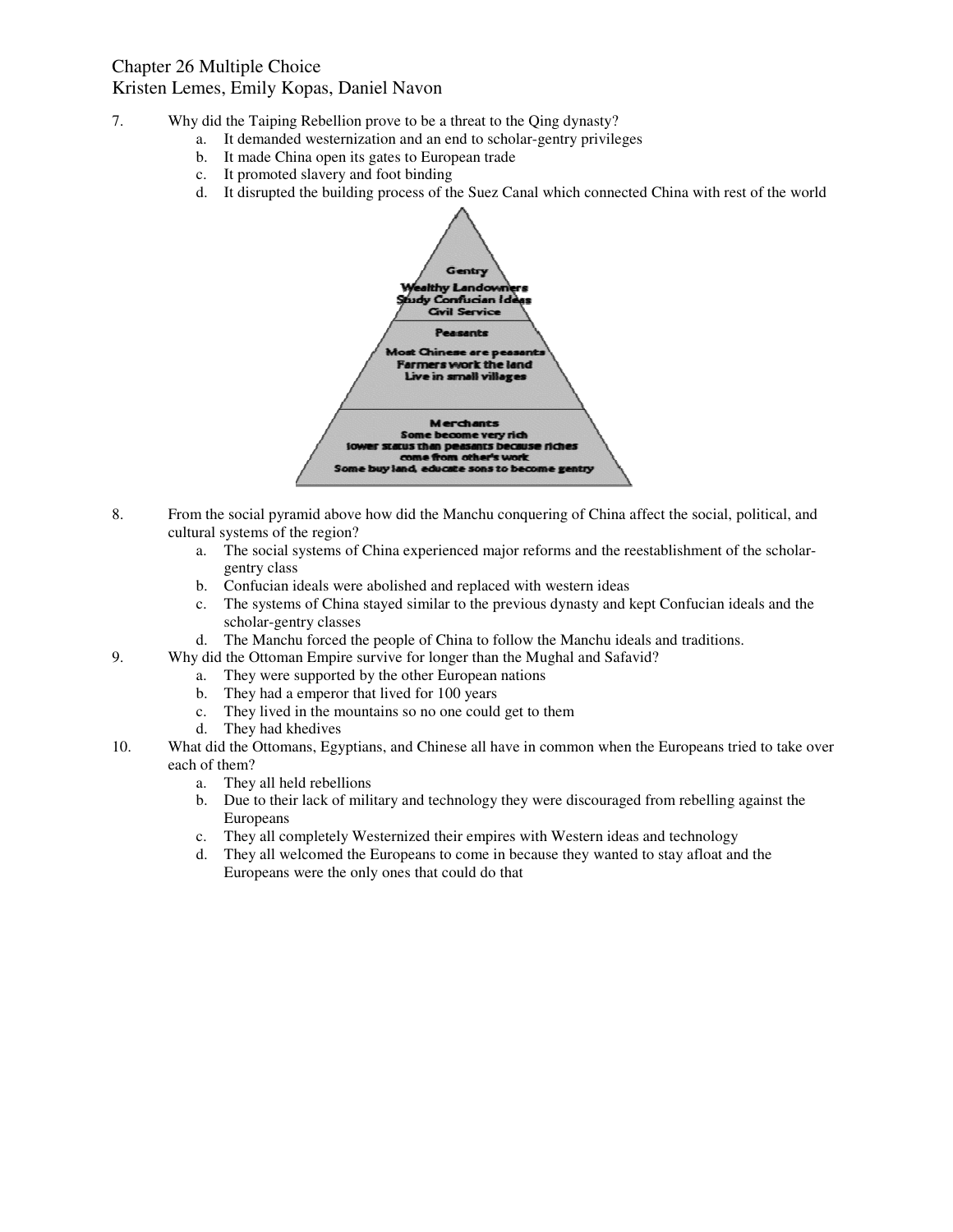## Chapter 27 questions Aku, Jessica, Corin

- 1. How did the Crimean War affect Russia?
	- a. It caused them to start industrialization because they were so behind with military tools and techniques.
	- b. It caused them to have more rebellions from the intellectuals for losing a war to the Japanese.
	- c. It led to the schism of Christianity into Orthodox and Reform.
	- d. It allowed the Russians to continue their tradition of expansion because they won.
- 2. Compare the emancipation of the serfs in Russia to the freeing of the slaves in the Americas.
	- a. The emancipation of the serfs freed the serfs but they had to pay for the land with were on before they could be fully free, and when the slaves were freed they were sent away with absolutely nothing.
	- b. They were essentially the same thing and both were sent away with nothing and nowhere to go.
	- c. The serfs got full political power while the slaves were just set free with nothing.
	- d. The serfs were set free with nothing and the slaves got full political power.



- 3. The picture above shows a map of the Trans-Siberian Railroad. Which of the following was NOT a reason that the Russians built the Trans-Siberian Railroad?
	- a. They wanted to expand their trade with Western Europe.
	- b. They wanted to cut off the Silk Road Trade.
	- c. It helped them more the military faster.
	- d. It helped move larger goods more quickly.
- 4. Why did Russia lack a merchant class at the beginning of Era 5?
	- a. The majority of the population was serfs, peasants, and nobles so there were no people left over to be merchants.
	- b. They did but it was mostly made up of the warriors so their people became very violent.
	- c. There was no specialization so they couldn't make anything to trade.
	- d. They had no trading contacts and therefore no need for a merchant class.
- 5. In comparison to Western Europe in Era 5, how was Russia & Japan's industrialization more efficient?
	- a. Russia & Japan purposefully industrialized by creating conditions necessary for industrialization.
	- b. Russia & Japan built from the bottom up without prior planning.
	- c. Russia sought advice from the Chinese  $\&$  Japan traveled abroad for modern political forms.
	- d. Russia had selective westernization & Japan's radical views lead to communism.